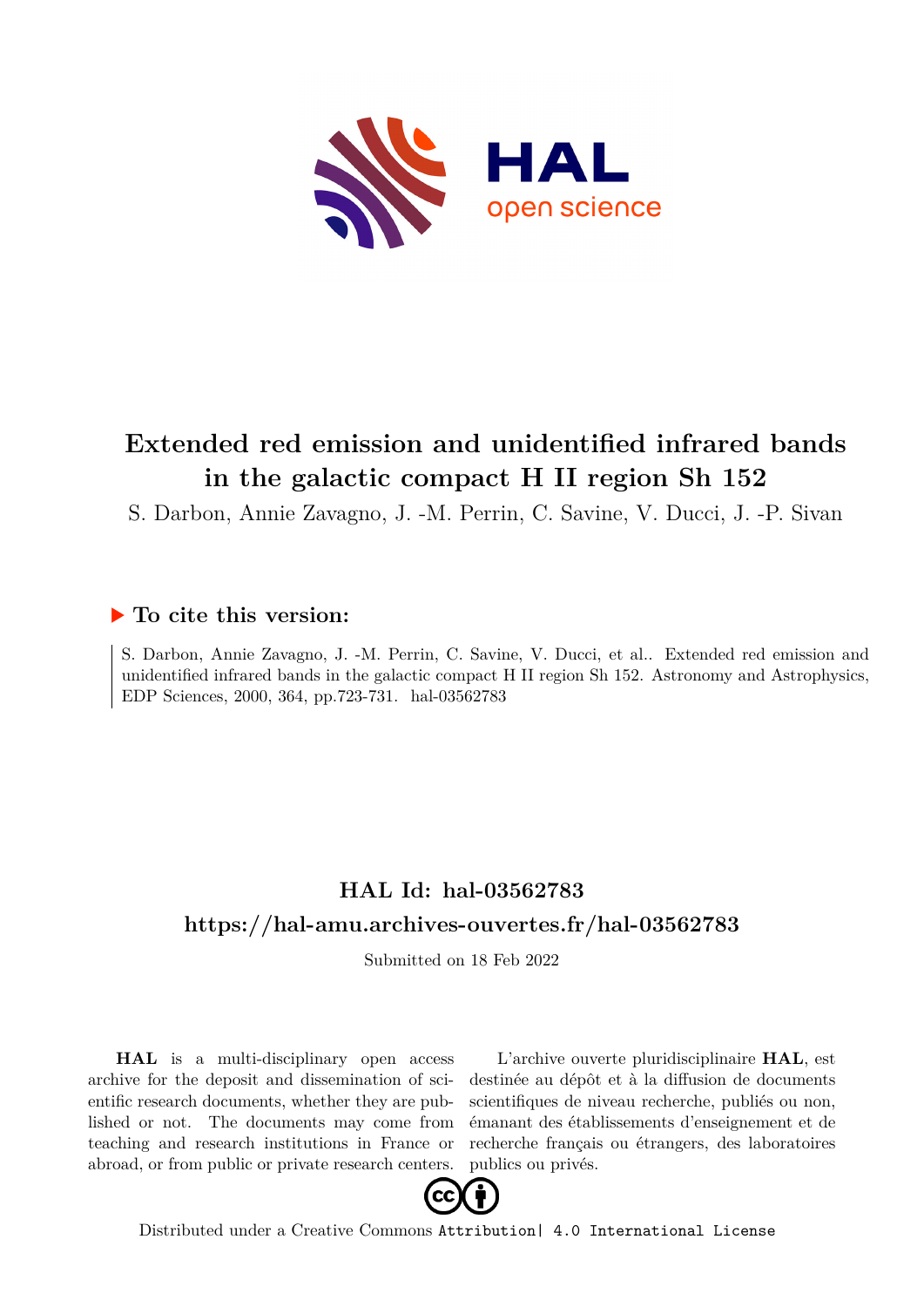

### **Extended red emission and unidentified infrared bands in the galactic compact H II region Sh 152**?

 ${\bf S.~Darbon^1, A.~Zavagno^2, J.-M.~Perrin^1, C.~Savine^1, V.~Ducci^2, and J.-P.~Sivan^1}$ 

<sup>1</sup> Observatoire de Haute Provence du CNRS, 04870 Saint Michel l'Observatoire, France

<sup>2</sup> Observatoire de Marseille, 2 Place Le Verrier, 13248 Marseille Cedex 4, France

Received 22 November 1999 / Accepted 28 September 2000

**Abstract.** We present visible and infrared images and lowdispersion visible spectra of the galactic compact H<sub>II</sub> region Sh 152. The spatial distribution of the Extended Red Emission (ERE) over the nebula is found to coincide with that of the ionized hydrogen emission and to differ from that of the Unidentified InfraRed Bands (UIRBs) emission at 3.3 and 6.2  $\mu$ m. This result and other considerations are in favour of grains as carriers of the ERE. It is shown that nanosized silicon particles could account for the ERE in terms of luminescence, an interpretation which, however, suffers from some limitations.

**Key words:**scattering – ISM: individual objects: Sh 138 – ISM: dust, extinction – ISM: H<sub>II</sub> regions – infrared: ISM: lines and bands

#### **1. Introduction**

The Extended Red Emission (ERE) is a continuous emission band generally observed in the red part (600–800 nm) of the spectrum of various dusty astrophysical objects: reflection nebulae (Schmidt et al. 1980; Witt & Boroson 1990), planetary nebulae (Furton & Witt 1992), galactic and extragalactic H II regions (Perrin & Sivan 1992; Sivan & Perrin 1993; Darbon et al. 1998), high-latitude galactic cirrus clouds (Szomoru & Guhathakurta 1998), the halo of the galaxy M82 (Perrin et al. 1995) and the diffuse galactic medium (Gordon et al. 1998). It has been commonly explained by luminescence from Quenched Carbonaceous Composites (f-QCC) (Sakata et al. 1992), Hydrogenated Amorphous Carbon (HAC) grains (see for example Furton & Witt 1993; Seahra & Duley 1999), silicon nanocrystals (Witt et al. 1998; Ledoux et al. 1998) or from isolated molecules such as free Polycyclic Aromatic Hydrocarbon (PAH) molecules (see for example d'Hendecourt et al. 1986; Léger et al. 1988). Emission bands in the  $3-16 \mu m$  range, the so-called Unidentified InfraRed Bands (UIRBs), are also observed in dusty environments

(e.g. Sellgren 1981) and commonly attributed to PAH molecules (see for example Puget & Léger 1989; Allamandola et al. 1989) and/or carbonaceous materials (see for example Papoular et al. 1989). The existence (or absence) of a spatial correlation between UIRBs and ERE might be useful to put constraints on the nature of the carriers.

Compact H<sub>II</sub> regions, which are bright and dusty objects, seemed to us well suited for this kind of study. We therefore carried out a program of imagery and spectrophotometry of compact H<sub>II</sub> regions in order to detect and map ERE and UIRBs. This paper reports on the results obtained for Sh 152, a compact H<sub>II</sub> region, previously known as an intense near-IR source (Frogel & Persson 1972). Among the three main stars present in this object (see Fig. 2 in Heydari-Malayeri & Testor 1981), only the component S 152.1, of spectral type O9V (Hunter & Massey 1990), plays a role in the ionization and excitation of the nebula. An ionization front is clearly visible at the south and the east of S 152.1 and is closely associated with dust (Heydari-Malayeri & Testor 1981; Cox, Deharveng & Caplan 1987).

Sect. 2 describes the observations and data reduction. Sect. 3 presents the spatial correlation between visible and IR emissions. Sect. 4 shows the main spectrophotometric results we have interpreted in terms of dust scattering and luminescence. Discussion and conclusions are given in Sect. 5.

#### **2. Observations and data reduction**

Infrared images of Sh 152 were obtained with ISOCAM in June 1997, during ISO revolution 563. These include UIRBs images at 3.3 and  $6.2 \mu m$  and four continuum images taken with the ISOCAM circular variable filter (CVF) at 6.911, 8.222, 10.52 and  $12.00 \mu$ m. These observations and data reduction are described in details by Zavagno & Ducci (1999).

Visible images in the 500-850 nm range were obtained in October 1997 with a 1024  $\times$  1024 thinned back-illuminated Tektronix CCD camera mounted at the Newton focus of the 120 cm telescope of the Observatoire de Haute Provence. Four interference filters, 10 nm wide (FWHM), centered on 528.2, 612.0, 697.5 and 812.5 nm were used to sample the continuum emission of Sh 152, avoiding nebular and night sky emission lines (Fig. [2\)](#page-2-0). For each continuum filter, twenty-four 15 min exposure frames were obtained and co-added, yielding a resulting

*Send offprint requests to*: J.-P. Sivan

<sup>?</sup> Partly based on observations made at Observatoire de Haute Provence du CNRS (France) and with ISO, an ESA project with instruments funded by ESA Member States (especially the PI countries: France, Germany, the Netherlands and the United Kingdom) and with the participation of ISAS and NASA.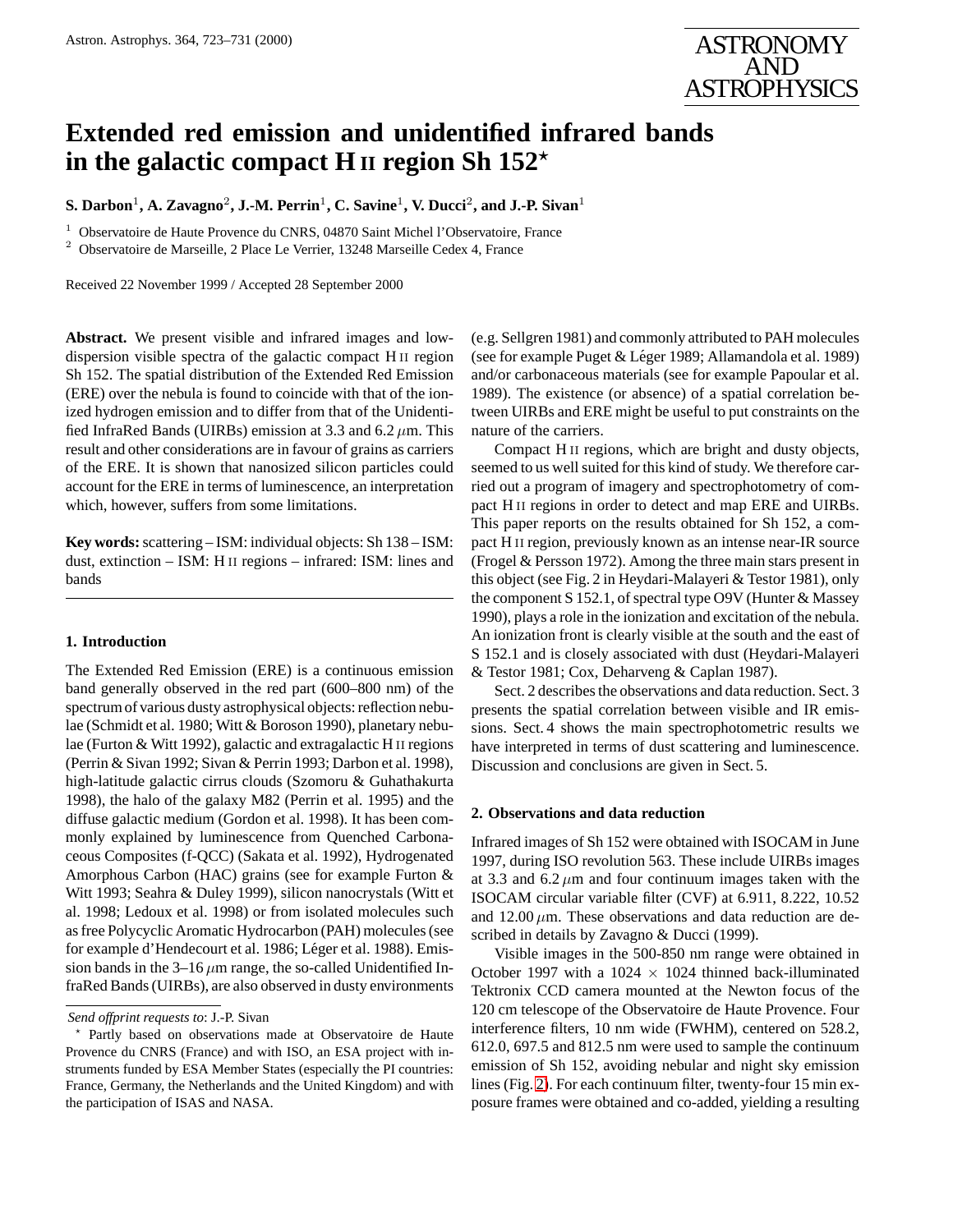<span id="page-2-0"></span>



**Fig. 2.** Dereddened spectrum of region 1 of Sh 152; the theoretical atomic continuum spectrum is superimposed in dotted line (intensity in  $10^{-6}$  erg cm<sup>-2</sup>s<sup>-1</sup>Å<sup>-1</sup>sr<sup>-1</sup>). Vertical dotted lines indicate the bandpasses (1) to (4) of the filters used for narrow-band imaging of Sh 152.

**Fig. 1.** Spectrophotometric observations of Sh 152: the spectrograph slit positions S1 and S2 (respectively at  $30''$  and  $20''$  east of the exciting star S 152.1) are drawn on an H $\alpha$  image of the nebula (taken at Observatoire de Haute Provence). Windows over which one-dimensional spectra were extracted are labelled R1 to R4.

image of six hours exposure time. Data reduction is described in detail by Darbon et al. (1999a). The nebula ERE map is obtained by subtracting the 612.0 nm image from the 697.5 nm one.

Spectra of Sh 152 were obtained in October 1996 and October 1997 at the Cassegrain focus of the 193 cm telescope of the Observatoire de Haute Provence using the Carelec long-slit spectrograph (Lemaître et al. 1990) equipped with a thinned back-illuminated Tektronix CCD. The spectral domain 4000- 9600 Å was covered with a dispersion of 277 Å mm<sup>-1</sup>. The slit width was  $3''$ .0, which corresponds to a resolution of 21.6 Å. Two north-south slit positions were observed on the nebula, located respectively  $30''$  and  $20''$  east of the exciting star (Fig. 1).

600 s elementary exposures were obtained, keeping the nebula alternatively in the northern or the southern half of the spectrograph slit. This allowed us to observe simultaneously the nebula and the surrounding sky background. By taking an even number of such short exposures, we could subtract (after offset subtracting and flat-fielding) from the nebula spectrum the sky background spectrum observed exactly at the same pixels as the nebula, thus avoiding any instrumental effect. Total exposure times of 8400 s and 12000 s were obtained for slit positions 1 and 2 respectively. A short (600 s) exposure was obtained for a north-south slit position centered on the exciting star.

Each nebula spectrum was spatially divided into two regions free of contamination by stellar spectra (Fig. 1 and Table 1): regions 1 and 3 are located on the component A of the nebula

**Table 1.** Position and dimensions of regions observed over Sh 152

|             | Region Center <sup>a</sup> |                |                                                          |                          |
|-------------|----------------------------|----------------|----------------------------------------------------------|--------------------------|
| Region      | $\Delta \alpha$            | $\Delta\delta$ |                                                          | Dimension Position Angle |
| $1, \ldots$ |                            |                | $30''$ E $15''$ S $22''.2 \times 3''.0$ 00 <sup>o</sup>  |                          |
|             |                            |                | 2 $30'' E$ 27" N $16''.4 \times 3''.0$ 00°               |                          |
| 3.          |                            |                | $20''$ E $15''$ S $24''$ 6 $\times$ 3" 0 00 <sup>o</sup> |                          |
|             |                            |                | 4 $20'' E$ $27'' N$ $21'' .1 \times 3'' .0$ $00^{\circ}$ |                          |

<sup>a</sup> Offset angles are relative to the exciting star

(respectively behind and on the ionization front) whereas regions 2 and 4 are on the component B (Heydari-Malayeri & Testor 1981). One-dimensional spectra were extracted for each region, calibrated and corrected for atmospheric extinction. The same procedure was applied to the spectrum of the exciting star. The spectra were corrected for foreground interstellar extinction using the standard galactic extinction curve as previously described (Sivan & Perrin 1993) and using  $E_{B-V} = 0.45$  (Nandy et al. 1976).

Also, as explained in Sivan & Perrin (1993), we calculated for each region the continuous emission arising from the nebula atomic gas assuming a pure hydrogen nebula (i.e. neglecting He contribution) and using the electron temperature and density derived from N<sub>II</sub> and S<sub>II</sub> line intensity ratios (Table [2\)](#page-3-0). The calculated atomic spectra were subtracted from the dereddened nebula spectra (Fig. 2).

It should be noted that this subtraction allows us to validate a posteriori the value of the reddening we have used. A variation as small as 10% in  $E_{B-V}$  modifies the temperature in such a manner that the amplitude of the theoretical Paschen jump no longer matches the observations.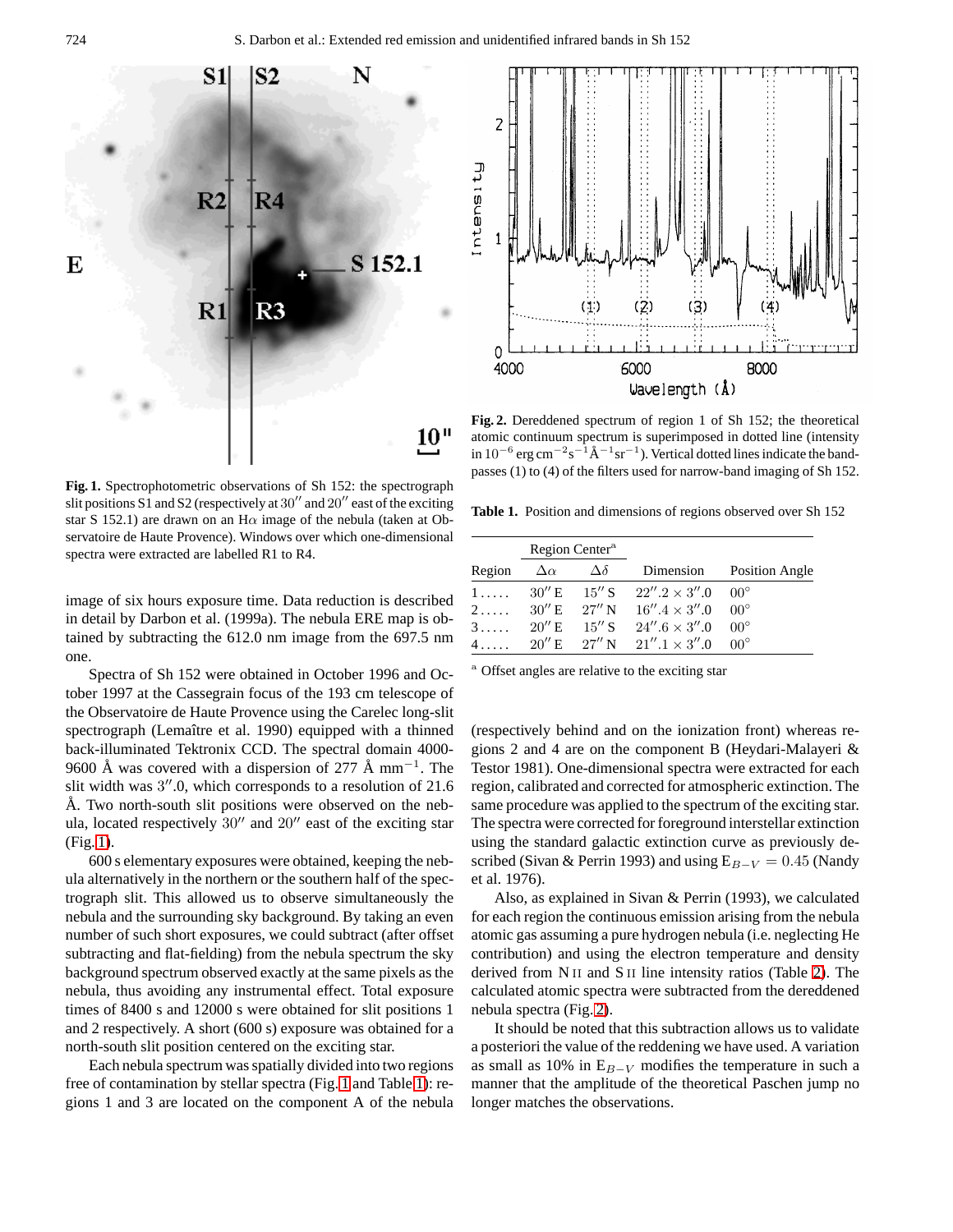<span id="page-3-0"></span>

**Fig. 3a–d.** Division of the nebula spectra corrected for atomic continuum emission by the spectrum of the exciting star, for regions 1 (**a**), 2 (**b**), 3 (**c**) and 4 (**d**) (see Fig. [1\)](#page-2-0)

To characterize the scattering and, eventually, the luminescence phenomena, we have divided the dereddened spectrum of each region, corrected for atomic continuum emission, by the dereddened spectrum of the exciting star. The results are shown in Fig. 3. This assumes the same nebular structure as Heydari-Malayeri & Testor (1981): the star S 152.1 is embedded in a quite homogeneous cocoon of dust and gas (Cox, Deharveng & Caplan 1987) so that its spectral energy distribution is the same in the direction of the observer as well as in the direction of regions 1 to 4 in the nebula. Finally, in order to obtain the spectral characteristics of the ERE, the contribution of the scattering was subtracted from these spectra. This contribution was calculated from models of cosmic dust using size distribution

**Table 2.** Electron temperatures and densities

| Region | $T_e$ (K) | $n_e$ (cm <sup>-3</sup> ) |
|--------|-----------|---------------------------|
| 1.     | 8000      | 400                       |
| 2.1.1  | 7500      | 1000                      |
| 3.111  | 10900     | 1000                      |
| 4      | 9200      | 1000                      |
|        |           |                           |

laws of grains made with materials of astrophysical interest (see Sect. 4).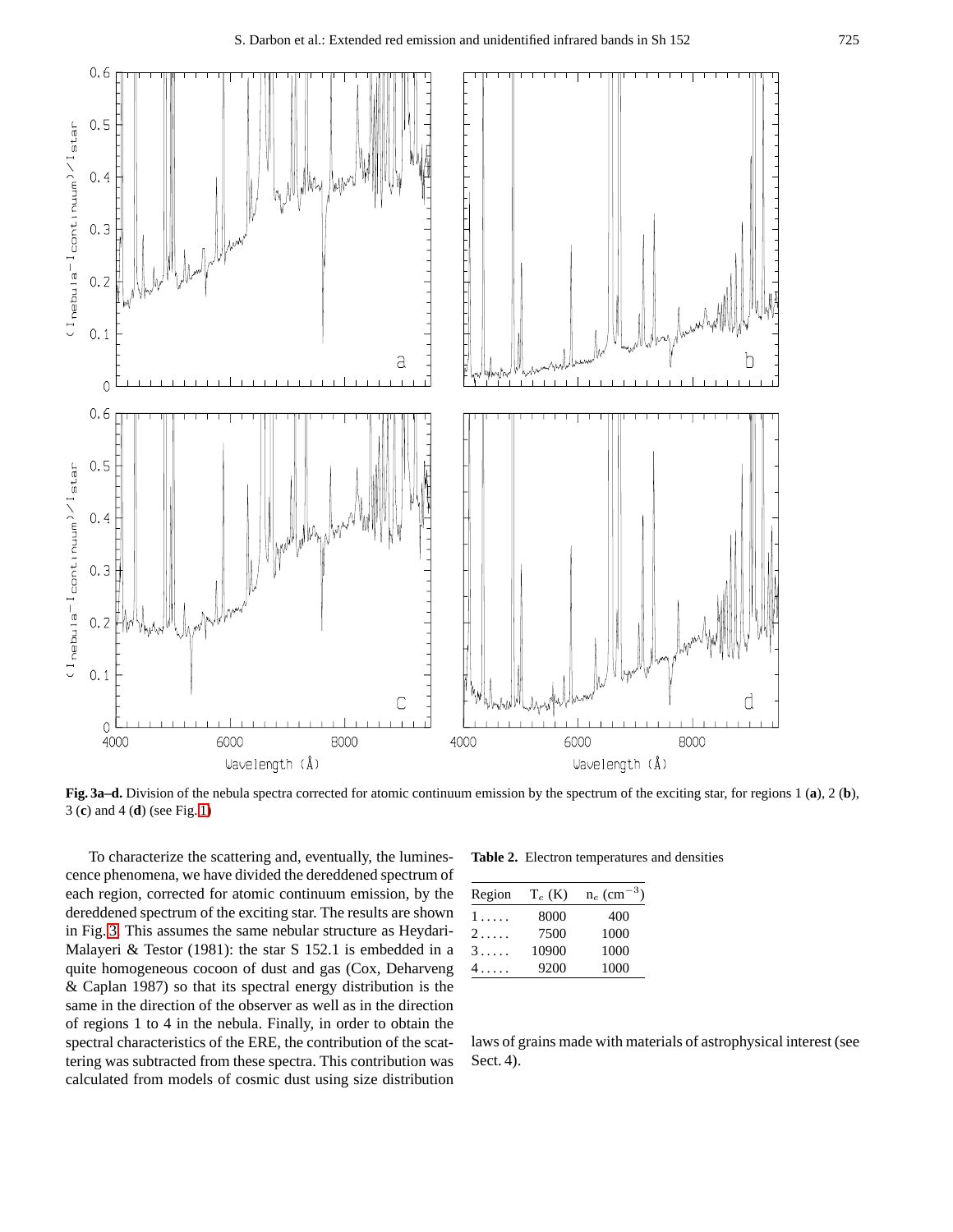<span id="page-4-0"></span>

**Fig. 4.** 6.2  $\mu$ m (colors) and 3.3  $\mu$ m (solid contours) emission bands in Sh 152



**Fig. 5.** 6.2  $\mu$ m emission band (colors) and H $\alpha$  emission (solid contours) in Sh 152

#### **3. Imagery results**

Figs. 4 to [8](#page-5-0) allow intercomparisons of the spatial distribution of several infrared and visible emissions over Sh 152, namely those arising from the 3.3 and 6.2  $\mu$ m UIRBs, the 12  $\mu$ m continuum, the H $\alpha$  line and the ERE. The main results shown by these figures can be summarized as follows.



**Fig. 6.** ERE distribution (colors) and 6.2  $\mu$ m emission (solid contours) in Sh 152



**Fig. 7.** ERE distribution (colors) and  $H\alpha$  emission (solid contours) in Sh 152

The 3.3 and  $6.2 \mu m$  emission bands have the same spatial distribution over the entire nebula, suggesting that their carriers could be the same. The maxima of the infrared emissions arise from regions located outside the ionized region (traced by  $H\alpha$ emission) but the ERE contours are found to closely coincide with those of the ionized region and thus significantly differ from the UIRBs distribution. This anti-correlated spatial distri-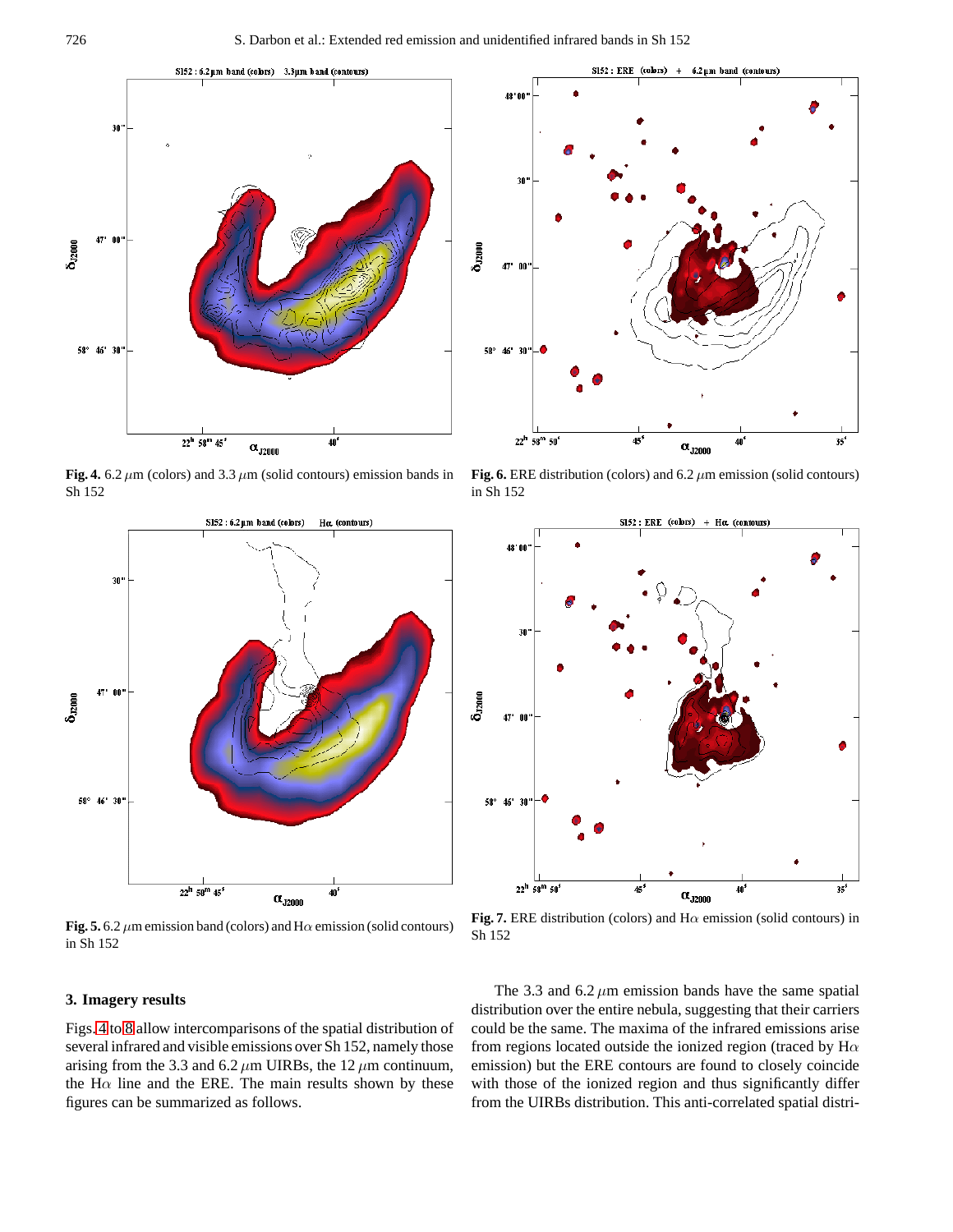<span id="page-5-0"></span>

**Fig. 8.** ERE distribution (colors) and  $12 \mu$ m continuum emission (solid contours) in Sh 152



**Fig. 9.** Continuum emission in Sh 152 observed with the ISOCAM CVF at 6.911, 8.222, 10.52 and 12.00  $\mu$ m

bution of ERE and UIRBs is very similar to the results of Kerr et al. (1999) for the Red Rectangle nebula. Also, the 12  $\mu$ m continuum emission extends over the area where the ERE intensity reaches its maximum. This coincidence is in favour of grains as carriers of the ERE (i) because the  $12 \mu$ m emission is thought to be the short wavelength part of a strong thermal emission from grains (see, for example, IR spectra of ultra compact galactic

H<sub>II</sub> regions presented by Roelfsema et al. 1998) and (ii) because such grains can exist in Sh 152 at the distance from the exciting star where the observed coincidence occurs. In effect, this area is located about 0.2 pc from the star (assuming a distance of 3.5 kpc for Sh 152, Heydari-Malayeri & Testor 1981). According to Lamy & Perrin (1997), the temperature of a dust particule located between 10<sup>−</sup><sup>3</sup> pc and 0.2 pc from an O9.5V star would be lower than 200 K for a silicate grain and 400K for a carbonaceous grain.

Fig. 9 presents the four continuum images of Sh 152 at 6.911, 8.222, 10.52 and 12.00  $\mu$ m taken with ISOCAM. In these images, the flux is normalized to the maximum observed in the LW6 filter, centered at  $7.7 \mu m$ . At the location of the ERE maximum, the infrared images show flux values increasing with wavelength: this is in agreement with thermal emission from grains. It should be noted that the ionizing potential of OIII and SIV are about the same ( $\simeq$  35eV) and that, since the [OIII] $\lambda$ 5007Å emission is extremely weak (Fig. 4b of Heydari-Malayeri & Testor 1981) at the location of the maximum of the 10.52  $\mu$ m emission, the ISOCAM 10.52  $\mu$ m image is unlikely to be contaminated by the [SIV]  $10.521 \mu m$  emission line.

#### **4. Spectrophotometric results**

The spectra in Fig. [3](#page-3-0) exhibit a continuum which, as a mean, dramatically increases from 4000 to 9500 Å. One possible explanation could be that the optical depth of the dust surrounding the star Sh 152.1 is larger in the direction toward the four studied regions than toward the observer (Witt 1985). However, the 12  $\mu$ m continuous emission maps in Figs. 8 & 9 suggest that the dust density is smaller between the star and region 4 than between the star and region 1. The two regions are at the same distance from the star and the mean gradient in region 4 is much more larger than the gradient in region 1 (Fig. [3\)](#page-3-0). As a result, the above explanation does not seem to be valid and the physical properties of the grains should be invoked to explain why the nebula appears to be much redder than the star.

Consequently, we have tried to fit the observed continuous spectra of Sh152 (Fig. [3\)](#page-3-0) by scattering calculations using several grain size distributions, several scattering angle intervals and several materials of astrophysical interest. We have used only simple scattering since the nebula optical depth is small outside the star cocoon. Also, we retained only the model scattering spectra that (i) fit the observed spectra at least in their bluest  $(\lambda \leq 5500\text{\AA})$  and reddest  $(\lambda \geq 9000\text{\AA})$  parts and (ii) undergo only very small changes when scattering parameters are slightly modified (stationary solution).

Scattering spectra of classical H<sub>II</sub> regions, which exhibit negative or barely positive gradients, are explained by stellar light scattered by HAC grains (Sivan & Perrin 1993). The same explanation could be applied to Sh 152, assuming a larger proportion of HAC grains with a size parameter greater than 1. Such large grains can exist in the vicinity of an O9 (or later-type) star according to Lamy & Perrin (1997): the radiative pressure acting on the smallest grains being greater than the gravitational attrac-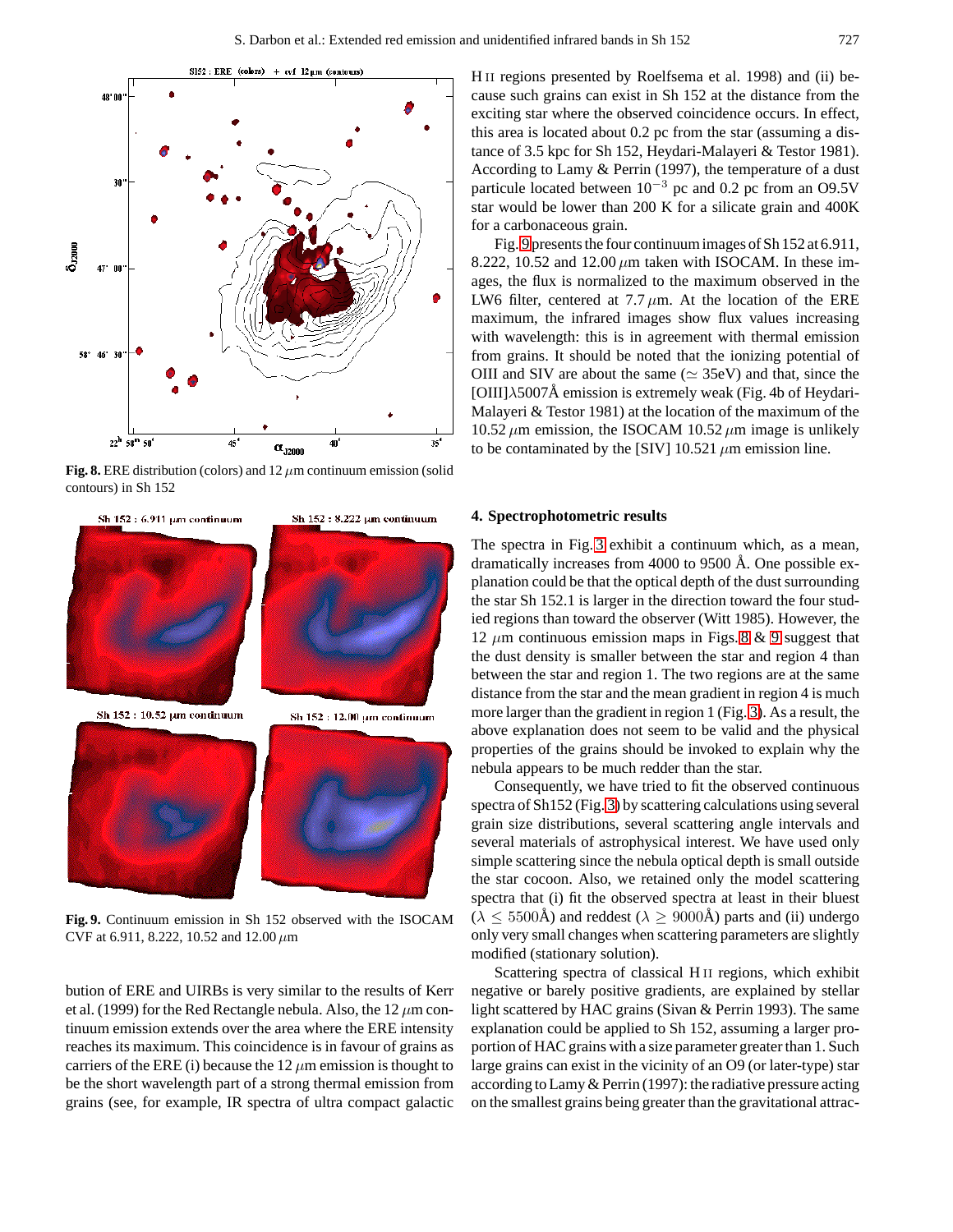<span id="page-6-0"></span>**Table 3.** Parameters of the scattering models fitting the observed spectra of Sh 152

|        |                       | Radius Size Range $(\mu m)$ | Scattering                 | $p$ (Exponent of                      |
|--------|-----------------------|-----------------------------|----------------------------|---------------------------------------|
| Region | core                  | grain                       |                            | angle interval size distribution) $1$ |
|        | $1 \ldots 0.003, 0.6$ | 0.005, 1.0                  | $[15^{\circ}, 30^{\circ}]$ | 0.75                                  |
|        | 3 0.001, 0.1          | 0.01, 1.0                   | $[15^{\circ}, 30^{\circ}]$ | 0.75                                  |

<sup>1</sup> the number of grains with a given radius a is proportional to  $a^{-p}$ 

tion, these grains are expelled far from the star, thus leading to an increase in the relative abundance of micron-sized grains.

The scattering spectra calculated with HAC grains failed to fit the observations. Same negative results were obtained for various other carbonaceous materials: tholins, icetholin, kerogen, poly-HCN, glassy carbon, amorphous carbons, graphite. We tried to model the scattering component using a number of other materials: silicates (olivine, andesite, augite,...), metals (iron, nickel), iron sulphides (pyrrhotite, troilite), silicon carbides and meteoritic materials. Homogeneous grains, coated grains and solid particles with inclusions were tested. We also considered several grain size distributions in the line of sight. *Only grains composed of silicon-based elements were found to fit the observations satisfactorily*. This result is in agreement with the recent detection of interstellar grains in the solar system (Landgraf et al. 1999).

The best fit to the scattering component was given for region 1 by a model using grains formed by a core of silicon with a coating of silicon carbide (Fig. [10a](#page-7-0)) and for region 3 by a model using grains with a silicon core and an obsidian coating (Fig. [10b](#page-7-0)). For regions 2 and 4, the best fit (Figs. [10e](#page-7-0) & f) was obtained by using grains composed of olivine with inclusions of silicon (respectively 10% and 5% of the total mass). Note that for region 4 we used two size distributions to fit the scattering satisfactorily in particular below  $5000 \text{ Å}$ ; we cannot exclude, however, that the rising of the spectrum in this spectral domain is due to radioluminescence (Blair & Edgington 1968; Nash 1966; Nash et al. 1975). The parameters of the fit are given in Table 3. The values of the exponent of the size distribution  $p$ used in these models, which are lower than those found in the diffuse interstellar medium ( $p \approx 3.5$ ), are in agreement with the relative abundance of micron-sized grains, as found by Landgraf et al. (1999).

As is apparent from Figs. [10g](#page-7-0) & h, regions 2 and 4 do not exhibit ERE. On the contrary, for regions 1 and 3, an ERE band is unambiguously detected (Figs. [10c](#page-7-0)  $\&$  d). This is in agreement with the ERE map (Fig. [6\)](#page-4-0) derived from our visible continuum images. The ERE band in Sh 152 looks similar to those found in galactic H II regions (Perrin & Sivan 1992; Sivan & Perrin 1993), with a peak wavelength around  $7200 \text{ Å}$  and a width around  $1000$ Å as defined by Witt  $& Boroson (1990)$ . The ratio of integrated ERE intensity in the  $6000-9000$  Å range to the scattered light intensity is  $0.20 \pm 0.05$  for region 1 and  $0.10 \pm 0.05$  for region 3. These values fall within the average of those found in reflection nebulae (Witt & Boroson 1990).

In recent studies (Perrin et al. 1995; Darbon et al. 1998), we showed that the same grain material, namely carbonaceous material, could account simultaneously for the scattering and the ERE in the observed nebulae. For Sh 152, the question is whether silicates and silicon based materials, found to explain the scattering in the nebula, can also explain the ERE in terms of luminescence. The answer is a priori negative since the bulk materials we have used to model the scattering component of the spectra are known to be poor light emitters. However, porous silicon (see for example Canham 1990) as well as nanosized silicon particles (Ledoux et al. 1998; Witt et al. 1998) can give rise to photoluminescence phenomena several orders of magnitude brighter than those yielded by the bulk material.

Can such porous and/or small particles be included inside grains (or in the size distribution) without modifying the results of the scattering calculations? If we consider the complex index of refraction, it appears that, for nanosized particles, the mean free path of electrons being disturbed by the boundaries, in the visible (i.e. at frequencies much lower than the plasma frequency), the real part of the refractive index decreases with respect to that of the bulk material (Bohren & Huffman 1983). Also, as the size of the particle decreases, the space between lattice planes increases (Hofmeister et al. 1999) and the complex index of refraction decreases. Another indication comes from studies of optical properties of porous silicon: although there is no reliable way to link roughness to scattering by a surface, a model of the reflectance of a rough surface of silicon is obtained using a decrease in the imaginary part of the index (Theiß 1997).

These results are confirmed by measurements of reflectivity on porous silicon whose upper layer consists of a great number of isolated or connected monocrystalites. The complex index of refraction is obtained from the Kramers-Kronig analysis of the reflectance spectrum (Koshida et al. 1993; von Behren et al. 1995). In the visible the real and imaginary parts of the index are found to be much more lower than the value obtained for the bulk crystaline silicon. These results should be valid even if the upper layer is completely amorphous (Noguchi et al. 1992). Then, it appears that the scattering properties of nanosized or porous grains of silicon could be given by "effective indexes" which look, in the visible, like the refractive indexes of silicate (Zubko et al. 1999), thus inducing only small changes in the scattering models.

#### **5. Discussion and conclusion**

By comparing visible and infrared images of Sh 152 we have found that:

- the spatial distribution of the two UIRBs at 3.3 and 6.2  $\mu$ m are the same, suggesting similar properties for their carriers,
- **–** the UIRBs emission peak is located at the border of the ionized region,
- **–** the ERE location coincides with the ionized region and significantly differs from the UIRBs location,
- the continuum emission observed at 10.5 and  $12 \mu m$  is in favor of grains as carriers of the ERE.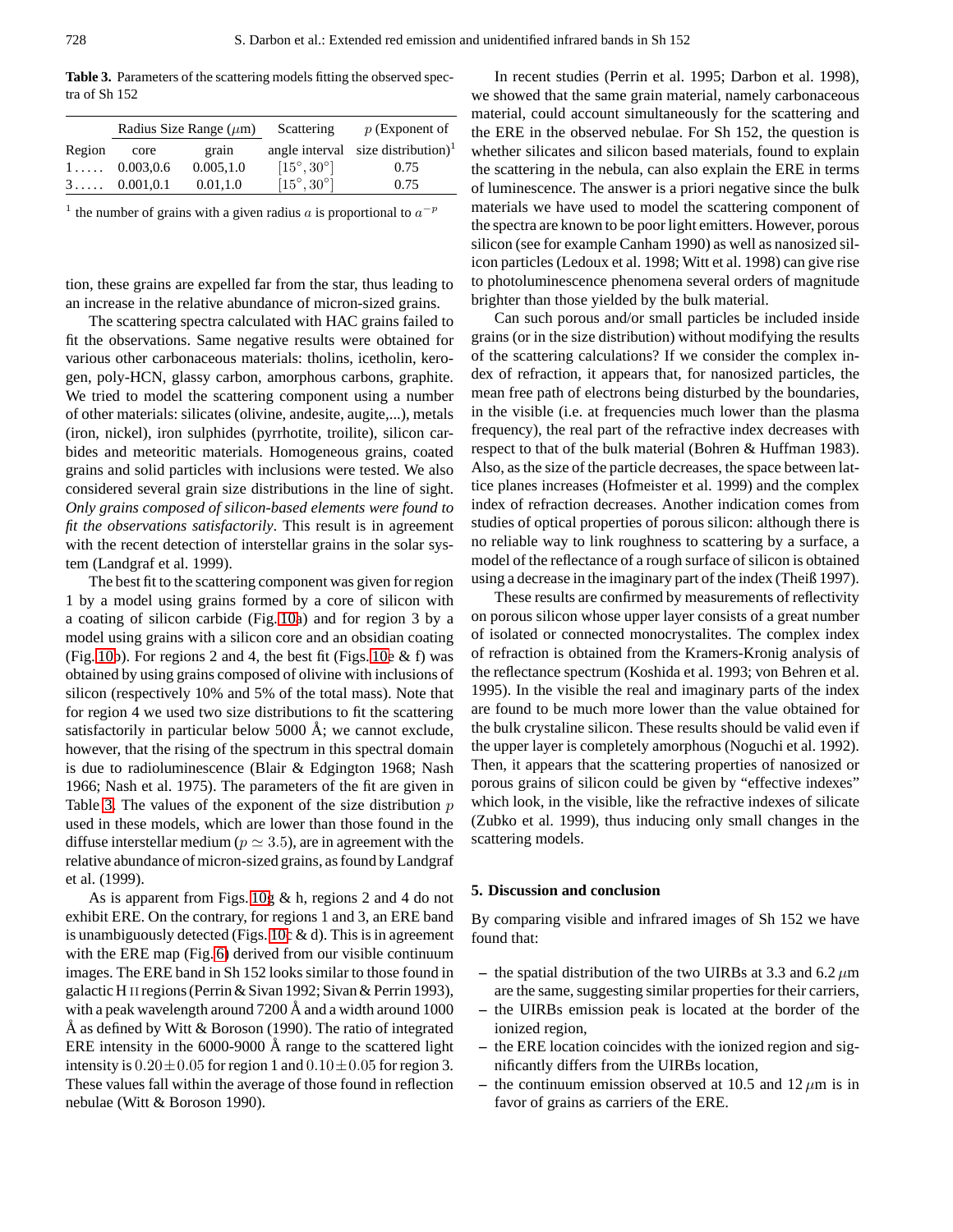<span id="page-7-0"></span>

**Fig. 10. a**, **b**, **e** & **f**: same figures as respectively Figs. [3a](#page-3-0),c,b & d. The dotted lines are the model scattering spectra (Table [3\)](#page-6-0) which best fit the observed continuum spectra (after subtraction of atomic continuum and division by stellar spectrum) for regions 1 (**a**), 3 (**b**), 2 (**e**)&4(**f**) in Sh 152. **c**, **d**, **g** & **h**: ERE spectral energetic distribution (in  $10^{-6}$  erg cm<sup>-2</sup> s<sup>-1</sup> Å<sup>-1</sup> sr<sup>-1</sup>) obtained for regions 1 (c), 3 (d), 2 (g) & 4 (h) by subtracting the model scattering spectra multiplied by the exciting star spectrum from the observed nebula spectra corrected for atomic emission.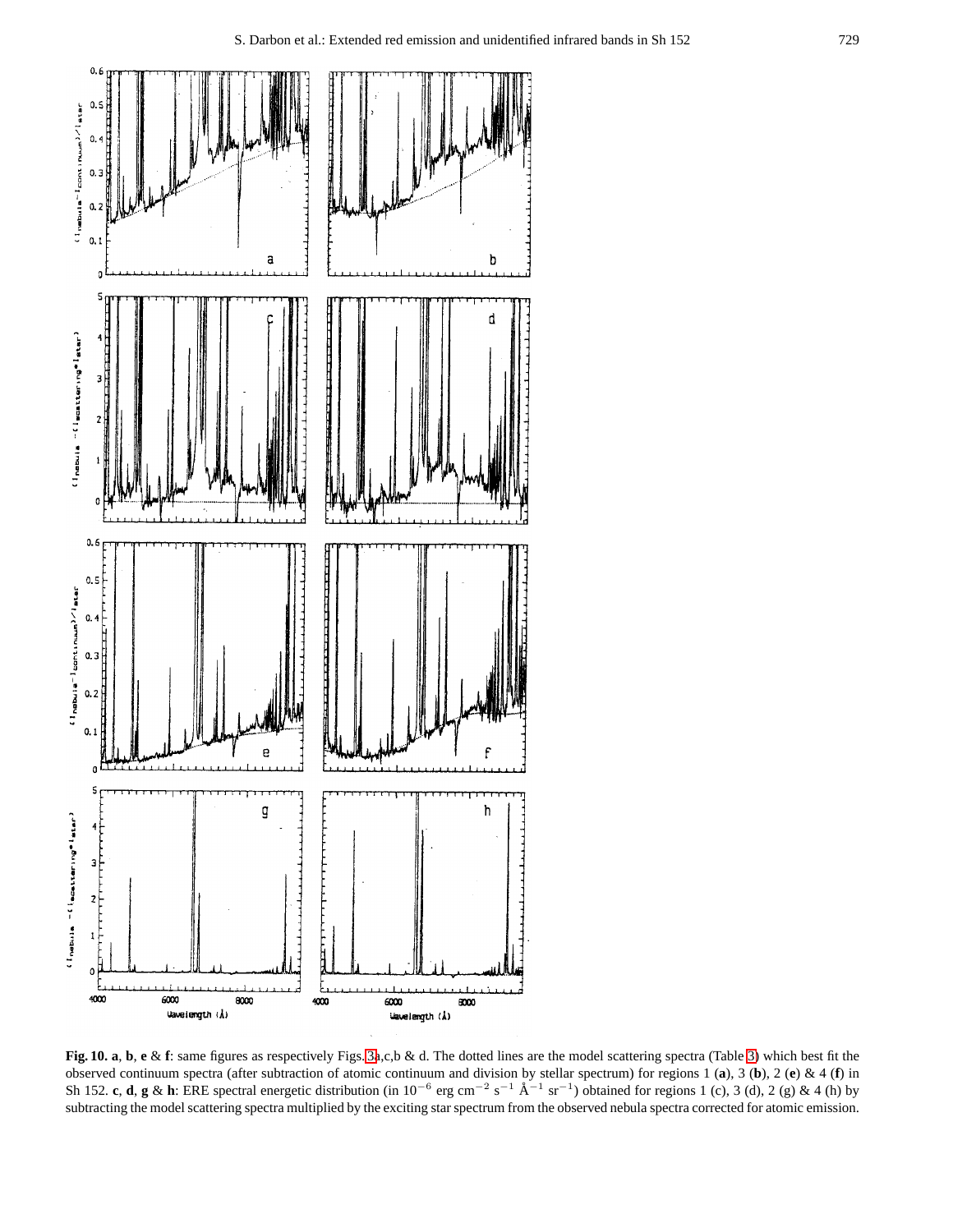

**Fig. 11.** Variation with wavelength of the number of efficient photons needed to induce ERE in region 1 of Sh 152 (5) and in the reflection nebula VDB 035 (3). These functions are derived from curves (1), (4) and (2) which represent the spectral variations of respectively the absorption coefficient  $\alpha$  (cm<sup>-1</sup>) of nanocrystals of silicon (1) (Ledoux 1999), the flux of photons illuminating region 1 in Sh 152 (4) and the flux of photons illuminating the reflection nebula VDB 035 (2).

From spectrophotometric data, we have found that the scattering spectra of Sh 152 could be explained by grains made up of silicates and silicon and that nanoparticles or porous grains of silicon could account for the observed ERE in terms of photoluminescence.

Laboratory studies have shown that luminescence from porous silicon with amorphous (Noguchi et al. 1992) or crystalline (Koshida et al. 1993) nanostrucures might be explained by electron quantum confinement. The shape of the ERE band and its width and peak wavelength would depend on the size distribution of the nanoparticles (see for example Wilson et al. 1993; Ledoux 1999). Moreover, owing to the high luminescence yield of silicon, the observed ERE intensity is compatible with the cosmic abundance of silicon.

Up to now, no other observational evidence exists for the presence of nanoparticles or highly porous grains of silicon in the interstellar medium. However, laboratory results suggest that different kinds of silicon-based nanoparticles might be present in this medium.

- **–** Nanoparticles of silicon with an oxide shell can be found in micron-sized grains of silicate from non stoechiometric condensation. It has been shown that they can yield luminescence under ultraviolet irradiation (Lu et al. 1995).
- $-$  Silica implanted with  $Si<sup>+</sup>$  ions can give rise to luminescence phenomena (Kachurin et al. 1997).
- **–** Hydrogen passivated silicon nanoparticles can also yield luminescence (Estes & Moddel 1996a,b); in this case, the bond-stretching, bending and wagging absorption features due to the Si–H bending (see for example Brodsky et al. 1977) should be observed.

If nanosized silicon particles or highly porous grains of silicon are the carriers of the ERE, it should be noted, however, that this interpretation suffers from some limitations. In a recent paper (Darbon et al. 1999b), we have shown that ERE does not occur in nebulae illuminated by stars whose effective temperature is lower than 10000K. Supposing that nanosized crystals of silicon are present in these nebulae as well as in Sh 152, we found (Fig. 11) that the number of efficient photons needed to induce ERE is much smaller for Sh 152 (region 1) than for VDB 035, a reflection nebula where no ERE is detected. This contradiction could be resolved if the materials and/or the size of the particles in the vicinity of stars colder than A0 are not the same as in the vicinity of hotter stars. Moreover, at least up to now, it seems that nanosized particles of silicon have been found neither in meteorites nor in lunar rocks, even when single crystal X-ray diffraction methods are used (see for example Bradley & Brownlee 1991). Such fine laboratory studies on cosmic materials as well as future space missions directed toward comets are likely to yield fundamental data on these particles.

*Acknowledgements.* We wish to thank the night assistants of Observatoire de Haute Provence for their help during the observations. We are also grateful to C. Reynaud, O. Guillois and G. Ledoux for useful discussions and to the referee, Prof. A. Witt, for helpful comments.

#### **References**

- Allamandolla L.J., Tielens A.G.G.M., Barker J.R., 1989, ApJS 71, 733
- Blair I.M., Edgington J.A., 1968, Nat 217, 157
- Bohren C.F., Huffman D.R., 1983, Absorption and Scattering of Light by Small Particles. Wiley-Interscience, New York
- Bradley J.P., Brownlee D.E., 1991, Sci 251, 519
- Brodsky M.H., Cardona M., Cuomo J.J., 1977, Phys. Rev. B 16, 3556
- Canham L.T., 1990, Appl. Phys. Lett. 57, 1946
- Cox P., Deharveng L., Caplan J., 1987, A&A 171, 277
- Darbon S., Perrin J.-M., Sivan J.-P., 1998, A&A 333, 264
- Darbon S., Zavagno A., Savine C., et al., 1999a, In: Cox P., Kessler M.F. (eds.) The Universe as seen by ISO. ESA SP-427, ESTEC, Noordwijk, The Netherlands, p. 667
- Darbon S., Perrin J.-M., Sivan J.-P., 1999b, A&A 348, 990
- Estes M.J., Moddel G., 1996a, Appl. Phys. Lett. 68, 1814
- Estes M.J., Moddel G., 1996b, Phys. Rev. B 54, 14633
- d'Hendecourt L., Léger A., Olofsson G., Schmidt W., 1986, A&A 170, 91
- Frogel J.A., Persson S.E., 1972, ApJ 178, 667
- Furton D.G., Witt A.N., 1992, ApJ 386, 587
- Furton D.G., Witt A.N., 1993, ApJ 415, L51
- Gordon K.D., Witt A.N., Friedmann B.C., 1998, ApJ 498, 522
- Heydari-Malayeri M., Testor G., 1981, A&A 96, 229

Hofmeister H., Huiken F., Kohn B., 1999, Europ. Phys. S. D, in press

- Hunter D.A., Massey P., 1990, AJ 99, 846
- Kachurin G.A., Tyschenko I.E., Zhuravlev K.S., et al., 1997, Nucl. Instr. and Meth. in Phys. Res. B 122, 571

Kerr T.H., Hurst M.E., Miles J.R., Savre P.J., 1999, MNRAS 303, 446

Koshida N., Koyama H., Suda Y., et al., 1993, Appl. Phys. Lett. 63, 2774

- Lamy P.L., Perrin J.-M., 1997, A&A 327, 1147
- Landgraf M., Augustsson K., Grün E., Gustafson B.A.S., 1999, Sci 286, 2319
- Ledoux G., Ehbrecht M., Guillois O., et al., 1998, A&A 333, L39
- Ledoux G., 1999, Ph.D. Thesis, École doctorale des matériaux de Lyon
- Léger A., Boissel P., d'Hendecourt L., 1988, Phys. Rev. Letter 60, 921